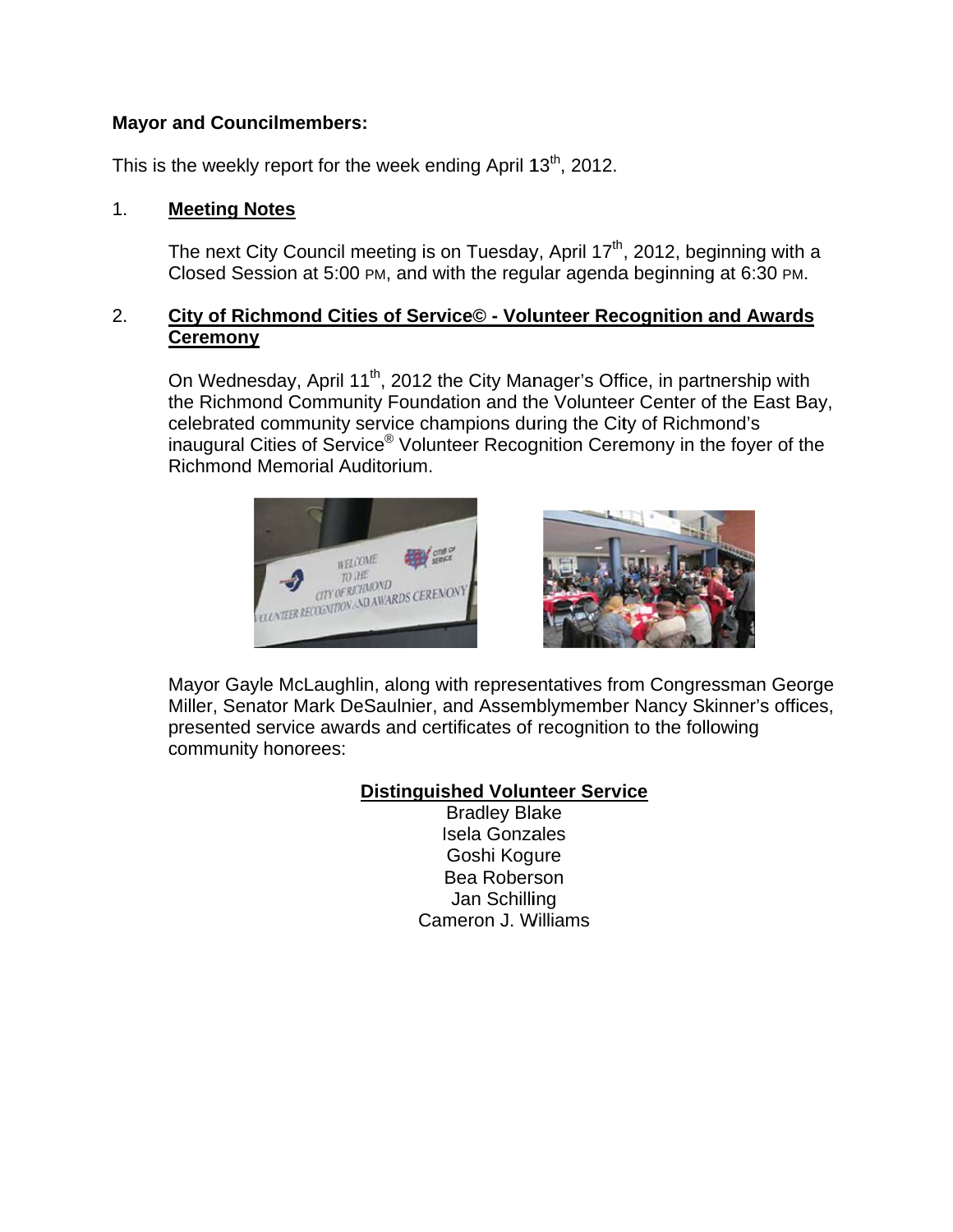

## **Recognition of Meritorious Service**

Roxanne Alexander Andromeda Brooks Catholic Charities of the East Bay Family Literacy Tom Chin Michael B. Clark Joann Ford Sandi Genser-Maack Virginia Harrison **Felix Hunziker Teri Katz** John Kendrick **Melanie Myers** Irma Sanchez **Helida Solorio Brian Spiker** 



Representatives from Community Alliance for Learning, Contra Costa Health Services, Richmond's Environmental Initiatives, Girls Inc., Literacy for Every Adult Project (LEAP), North and East Action Team (NEAT), the Richmond Community Foundation, Richmond Main Street, and SparkPoint were on hand to share information regarding their organizations and recruit volunteers for upcoming service projects.

#### 3. **Cesar Chavez Celebration**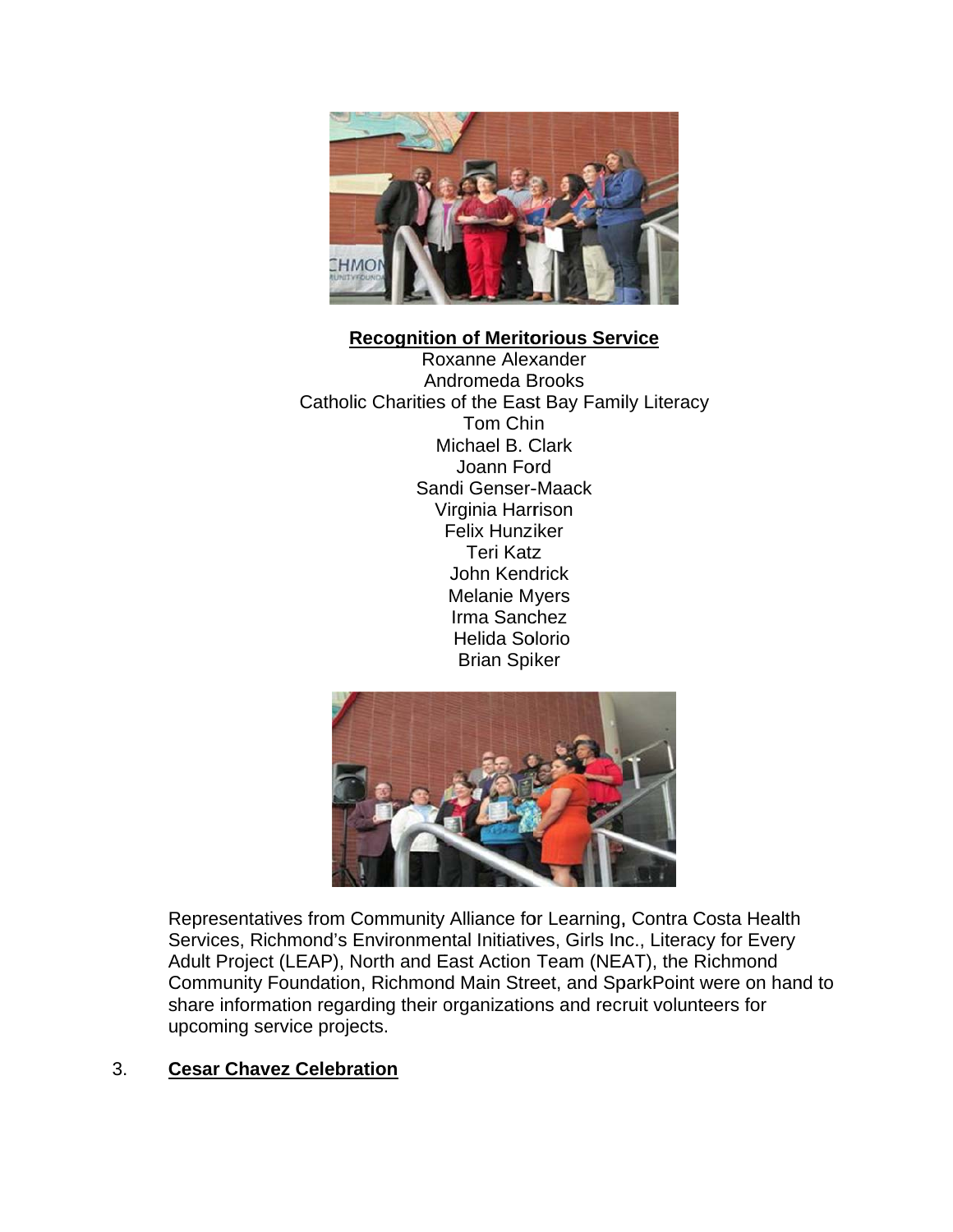The Cesar Chavez celebration will be held on Saturday, April 14<sup>th</sup>, 2012, from The Cesar Chavez celebration will be held on Saturday, April 14<sup>th</sup>, 2012, from<br>10:00 AM to 2:00 PM on the Richmond Greenway at 16<sup>th</sup> Street. Cesar Chavez Day is a project of Urban Tilth in collaboration with the City of Richmond, the Friends of the Richmond Greenway, the National Parks Service: Rosie the Riveter Park, East Bay Center for the Performing Arts, Richmond SPOKES, Live Real, Richmond College Prep Schools, Richmond Youth Works, Movement Generation Justice and Ecology Project, and the Safe Return Project. This project was funded by the California Endowment, the Rails to Trails Conservancy and Acapulco Rock and Soil.



#### 4. **C Compost G Giveaway**

On Saturday, April 21<sup>st</sup>, 2012, from 9:00 AM to 1:00 PM, the City of Richmond's Environmental and Health Initiatives team will host a compost giveaway. Residents are invited to pick up 2 cubic feet of compost (about three 5-gallon Residents are invited to pick up 2 cubic feet of compost (about three 5-gallon<br>buckets) each. Please bring your own containers. Compost is made in Richmond from food scraps generated through the residential food scrap composting p rogram.

Volunteers are needed, so please email Jennifer\_ly@ci.richmond.ca.us or call (510) 621-1554 if you are able to volunteer. Volunteer slots are available. View the City of Richmond **volunteer webpage** for additional volunteer opportunities.

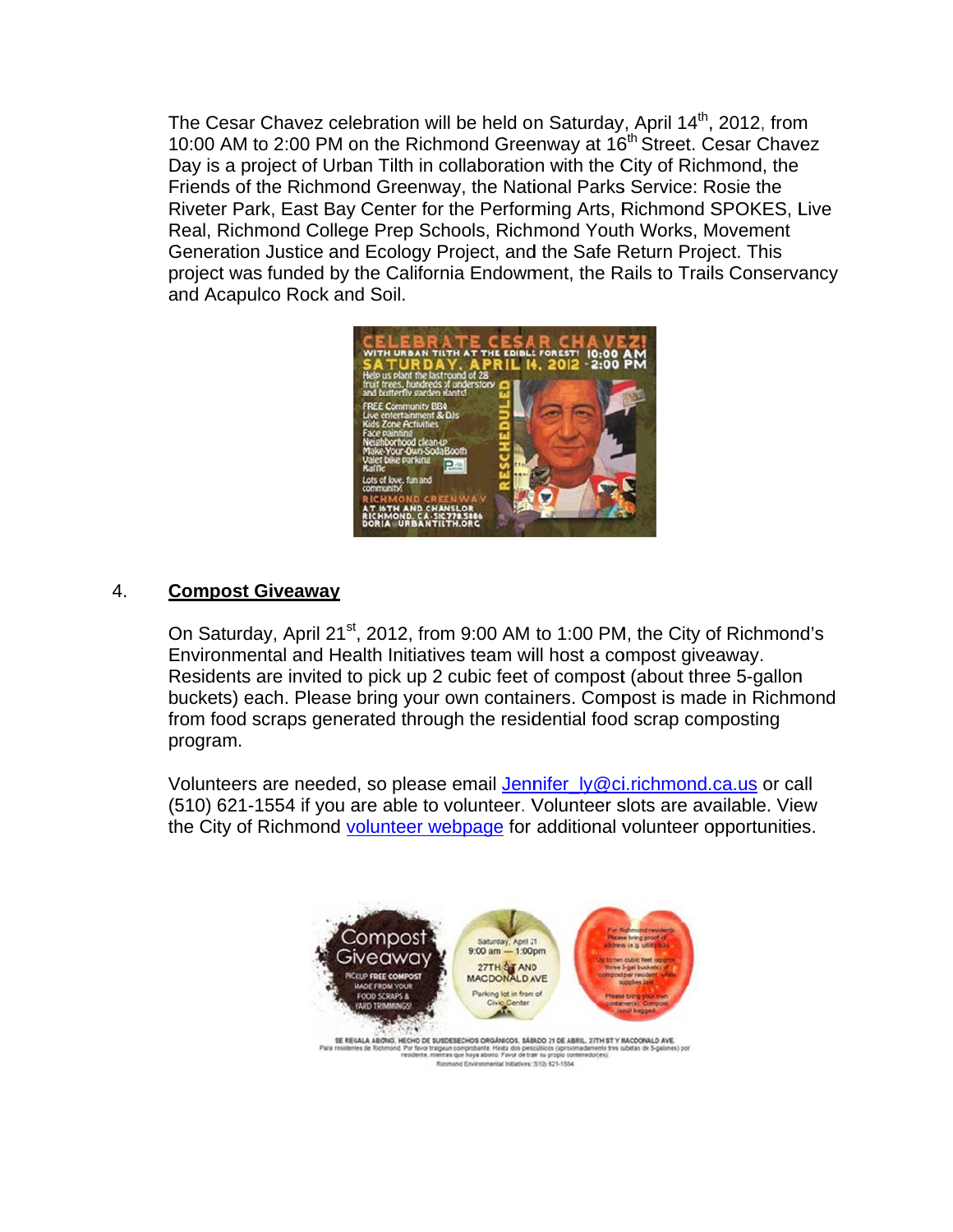

#### 5. **Recreation Highlights**

Youth Futsal: The Booker T. Anderson Community Center will be hosting beginning computer classes starting May  $7<sup>th</sup>$ . The classes are sponsored by the Richmond Public Library Literacy for Every Adult Program (LEAP) program and are free to adults.

Easter: In collaboration with numerous community organizations and Councilmember Nat Bates, the Booker T. Anderson Community Center and park hosted over 450 participants for the annual South Side Easter Egg Hunt. Music. free food, Easter basket raffles, performances and special appearances by the Easter Bunny were enjoyed by all.

Basketball: The 3-on-3 community basketball tournament, hosted by Ghilotti Brothers and Councilmember Corky Boozé, was rescheduled to 11:00 AM on Thursday, April 12<sup>th</sup>, 2012, at the Richmond Recreation Complex.

#### 6. **Railroad Grade Separation Update**

The Officer Bradley A. Moody Memorial Underpass Project entails the construction of a roadway undercrossing in place of the existing grade crossing on Marina Bay Parkway between Regatta Boulevard and Meeker Avenue. With increased rail activity in recent years and forecasts for growth in the future, long trains are more frequently traversing Richmond grade crossings. In the South Richmond Shoreline area, low maximum train speeds result in traffic blockages for 20-30 minutes at a time with no alternate access, as all north-south ingress and egress to this area is impacted at closely-spaced grade crossings. The underpass at Marina Bay Parkway will reduce traffic congestion and allow emergency vehicles to access the Marina Bay Area unimpeded. Additionally, the project would improve access to proposed Water Emergency Transit Authority (WETA) ferries and improve air quality by reducing emissions of idling vehicles.

The Project is funded principally through the State Proposition 1B Trade Corridor Improvement Fund and Measure J transportation sales tax proceeds, with Union Pacific Railroad, City of Richmond and the former Richmond Community Redevelopment Agency providing funding support.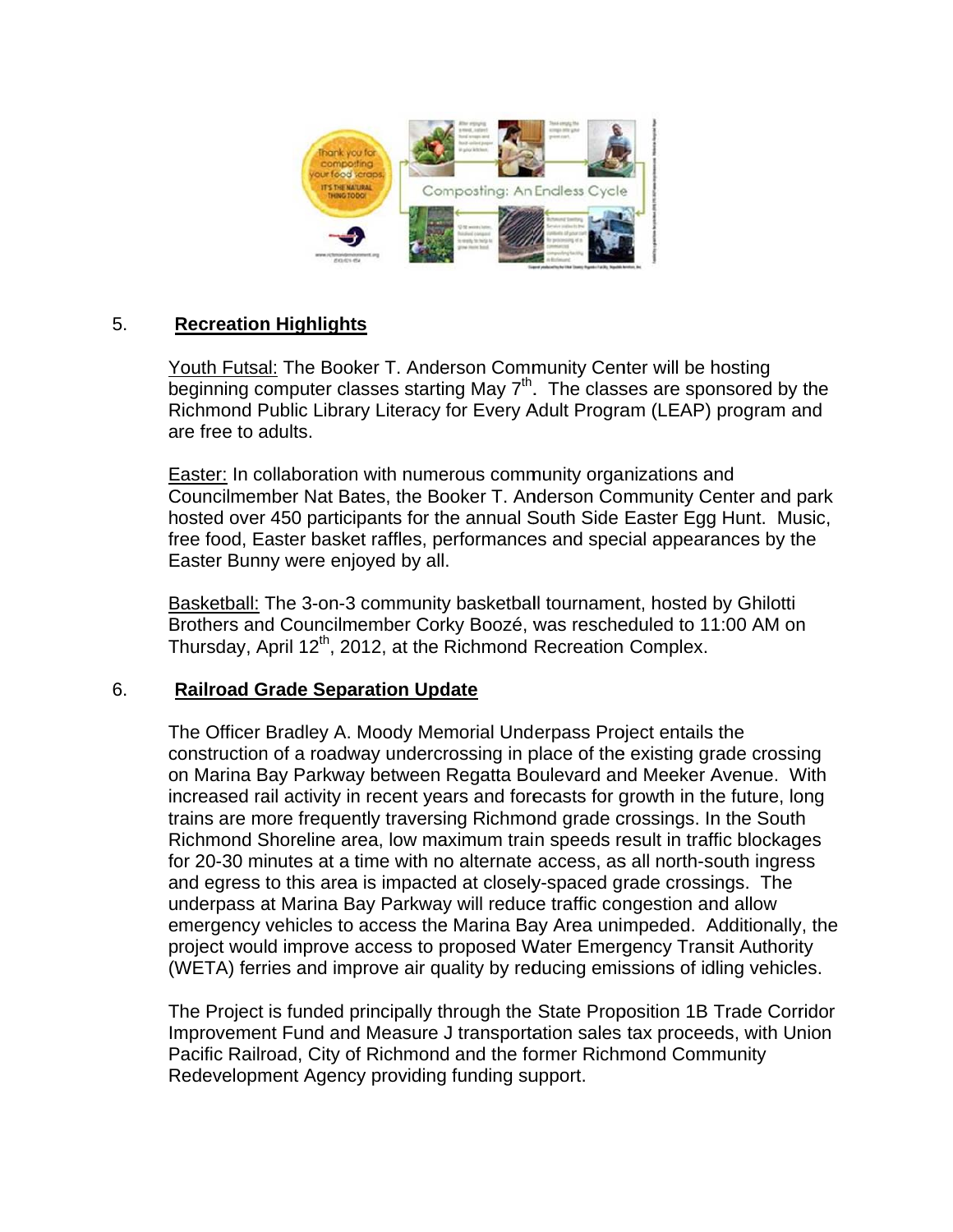Current activities for the project include telephone, gas and electric utility relocation work. The project is currently out to bid, and construction is anticipated to begin in late July - early August 2012. The project will require the closure of Marina Bay Parkway from October 2012 through June 2014, with construction completion estimated in October 2014.

### 7. **Proposed Richmond Ferry Terminal Update**

The proposed Richmond Ferry Terminal is a collaborative effort led by the Water Emergency Transportation Authority (WETA) with support from the City of Richmond. WETA was established to expand ferry service in the San Francisco Bay area, reduce gridlock, provide an alternative means of transportation for commuters and other travelers, and to improve the ability of ferries to respond in an emergency. WETA's 2003 Implementation & Operations Plan (IOP), adopted by the State of California in October 2003, proposed a ferry route between the Cities of San Francisco and Richmond, with the proposed Richmond terminal located in the South Shoreline area of the city.

Current activities for the Richmond ferry terminal include initiating the State California Environmental Quality Act (CEQA) and National Environmental Policy Act (NEPA) environmental review processes, developing the conceptual design for landside and waterside improvements, and discussions with key regulatory agencies including the Bay Conservation and Development Commission (BCDC) concerning their requirements for use of the Ford Assembly Building float at the Ford Peninsula to serve as the proposed terminal location.

WETA expects to complete the environmental review work in mid-2013 assuming no significant issues arise, and subsequently beginning final design and permitting. The construction work anticipated includes new piles, gangway, and float as well as BCDC-required mitigations and should take about 12 months to complete. WETA notes that this schedule is subject to change as the environmental review processes unfold.

### 8. **Public Works Updates**

Facilities Maintenance Division: The Building Services section of this division reports that all the carpenters, painters, and stationary engineers completed respiratory fit testing. Staff is being trained to conduct future 'in house' testing on an as-needed basis.

The carpenters repaired the Finance Director's door; re-keyed the Southside Police Substation; replaced foundation vents in the Fire Training Administrative Building; and, replaced windows and installed a new door in the Richmond Fire Department Training Tower.

Below are a few photos of recent minor kitchen improvements in Fire Station 66.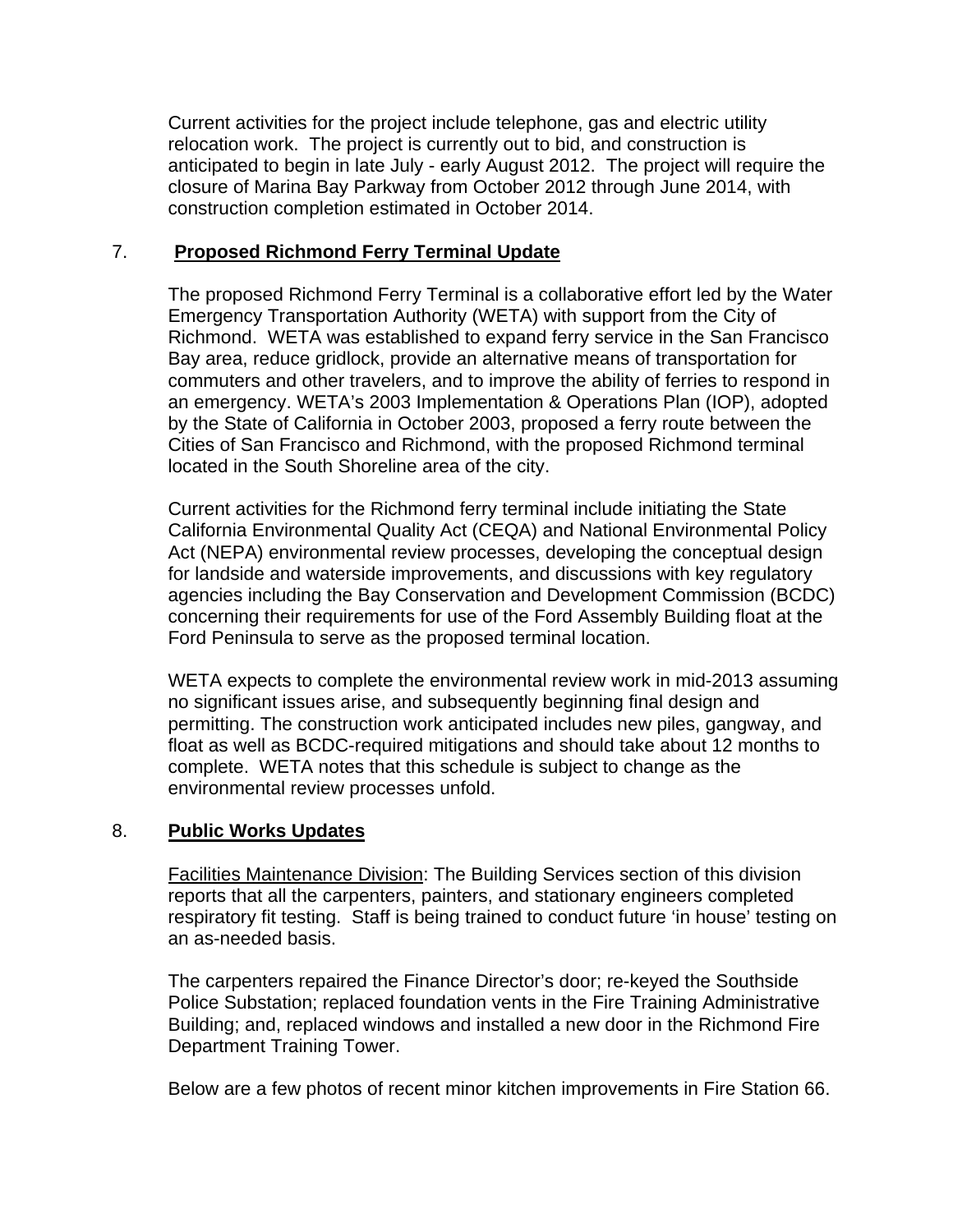

The painters touched up peeling paint in the Auditorium and painted the living room in Fire Station 66.

The stationary engineers replaced the garbage disposals in Fire Station 63; replaced the garbage disposal and sink drain, and repaired the furnace in Booker T. Anderson Community Center; repaired the exhaust fan in May Valley Police Substation; and changed check valves on the condensate return tanks in the Boiler Room.

The electricians took care of general electrical complications in the Senior Annex facility; repaired the traffic lights at the intersection of Valley View and Amend Road; repaired the closet and shower lights in Fire Station 66; and, as a result of wire theft in Shimada Park, the electrical wiring in the lighting system has been replaced along with the installation of Madruga safety devices, and the replacement of the lamps and a ballast.

Parks and Landscaping Division: Parks is reporting that renovation of Solano Play Lot is on the way. The Solano Play Lot Project includes the replacement of the park's play equipment in the manner in which it was originally installed in the mid 1950's. The project also includes the installation of a new ADA accessible pathway, picnic tables, garbage cans and benches. The anticipated completion date is July 15, 2012.

Parks crews completed landscape clean up and replanting along Peninsula Drive in the Marina; repaired the concrete pathway in Marina Green Park; continued vegetation management on Richmond Parkway in the Hilltop District; renovated landscape on Blume Drive and Richmond Parkway intersection; repaired and renovated the irrigation system in Country Club Vista Park; and completed repairs to Nicholl Park bleachers.

The tree crew continued with tree-related tasks at  $745 - 15$ <sup>th</sup> Street; removed mulberry bushes in Solano Play Lot in preparation for construction project; and performed stump grinding and small tree pruning in various locations of the City.

Streets Division: The pavement maintenance crew dug out and patched Essex Avenue at Fred Jackson Way; patched Class A potholes in various locations; and performed storm patrol during inclement weather.